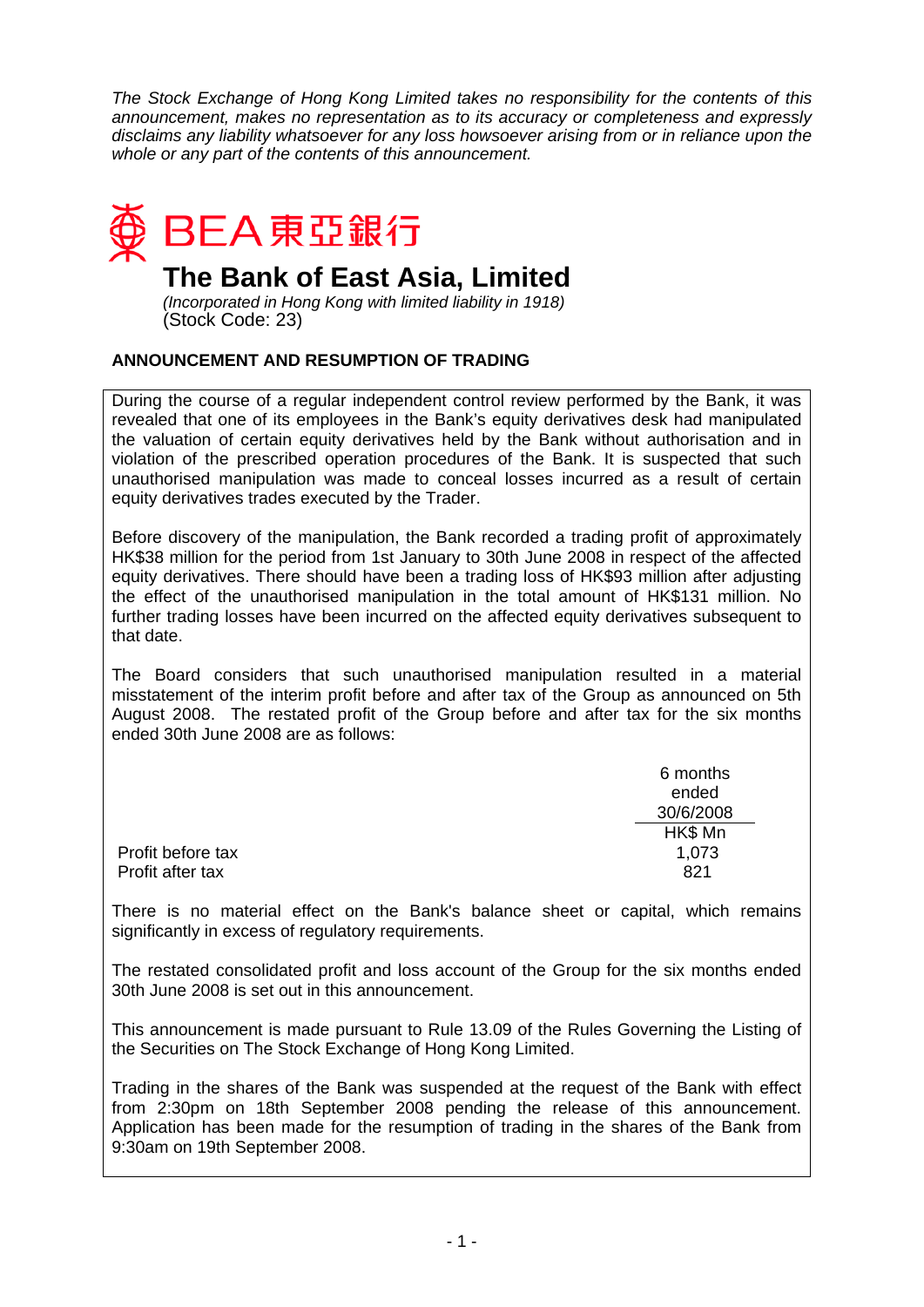During a regular independent control review performed by The Bank of East Asia, Limited (the "**Bank**"), it was revealed that one of its employees in the Bank's equity derivatives desk (the "**Trader**") had manipulated the valuation of certain equity derivatives held by the Bank without authorisation and in violation of the prescribed operation procedures of the Bank. It is suspected that such unauthorised manipulation was made to conceal losses incurred as a result of certain equity derivatives trades executed by the Trader.

The Bank has carried out immediate investigation and has taken remedial actions expeditiously following discovery of the incident. The Bank has engaged its auditors, KPMG, to carry out a thorough investigation of this case promptly. The Bank, together with KPMG, has reviewed the valuation of all the affected equity derivatives and the relevant records, and is satisfied that all required adjustments have been made.

Before discovery of the manipulation, the Bank recorded a trading profit of approximately HK\$38 million for the period from 1st January to 30th June 2008 in respect of the affected equity derivatives. There should have been a trading loss of HK\$93 million after adjusting the effect of the unauthorised manipulation in the total amount of HK\$131 million. No further trading losses have been incurred on the affected equity derivatives subsequent to that date.

The board of directors of the Bank (the "**Board**") considers that such unauthorised manipulation resulted in a material misstatement of the interim profit before and after tax of the Bank and its subsidiaries (the "**Group**") as announced on 5th August 2008. The restated profit before and after tax of the Group for the six months ended 30th June 2008 are as follows:

|                   | 6 months<br>ended |
|-------------------|-------------------|
|                   | 30/6/2008         |
|                   | HK\$ Mn           |
| Profit before tax | 1,073             |
| Profit after tax  | 821               |

There is no material effect on the Bank's balance sheet or capital, which remains significantly in excess of regulatory requirements.

The Board considers it essential for the shareholders and the investing public to fully understand the effect on the financial position of the Group as a result of the unauthorised manipulation. The restated consolidated profit and loss account of the Group for the six months ended 30th June 2008, compared with that for the same period as previously announced by the Group is set out below:

|                                                                                                                                                                | 6 months<br>ended<br>30/6/2008<br>Restated | 6 months<br>ended<br>30/6/2008<br>Previously |
|----------------------------------------------------------------------------------------------------------------------------------------------------------------|--------------------------------------------|----------------------------------------------|
|                                                                                                                                                                |                                            | reported                                     |
|                                                                                                                                                                | HK\$ Mn                                    | HK\$ Mn                                      |
| Interest income<br>Interest expense<br>Net interest income                                                                                                     | 8,832<br>(5,349)<br>3,483                  | 8,832<br>(5,349)<br>3,483                    |
| Fee and commission income<br>Fee and commission expense<br>Net fee and commission<br>Net trading losses<br>Net result from financial instruments designated at | 1,425<br>(238)<br>1,187<br>(213)           | 1,425<br>(238)<br>1,187<br>(82)              |
| fair value through profit or loss                                                                                                                              | (1,043)                                    | (1,043)                                      |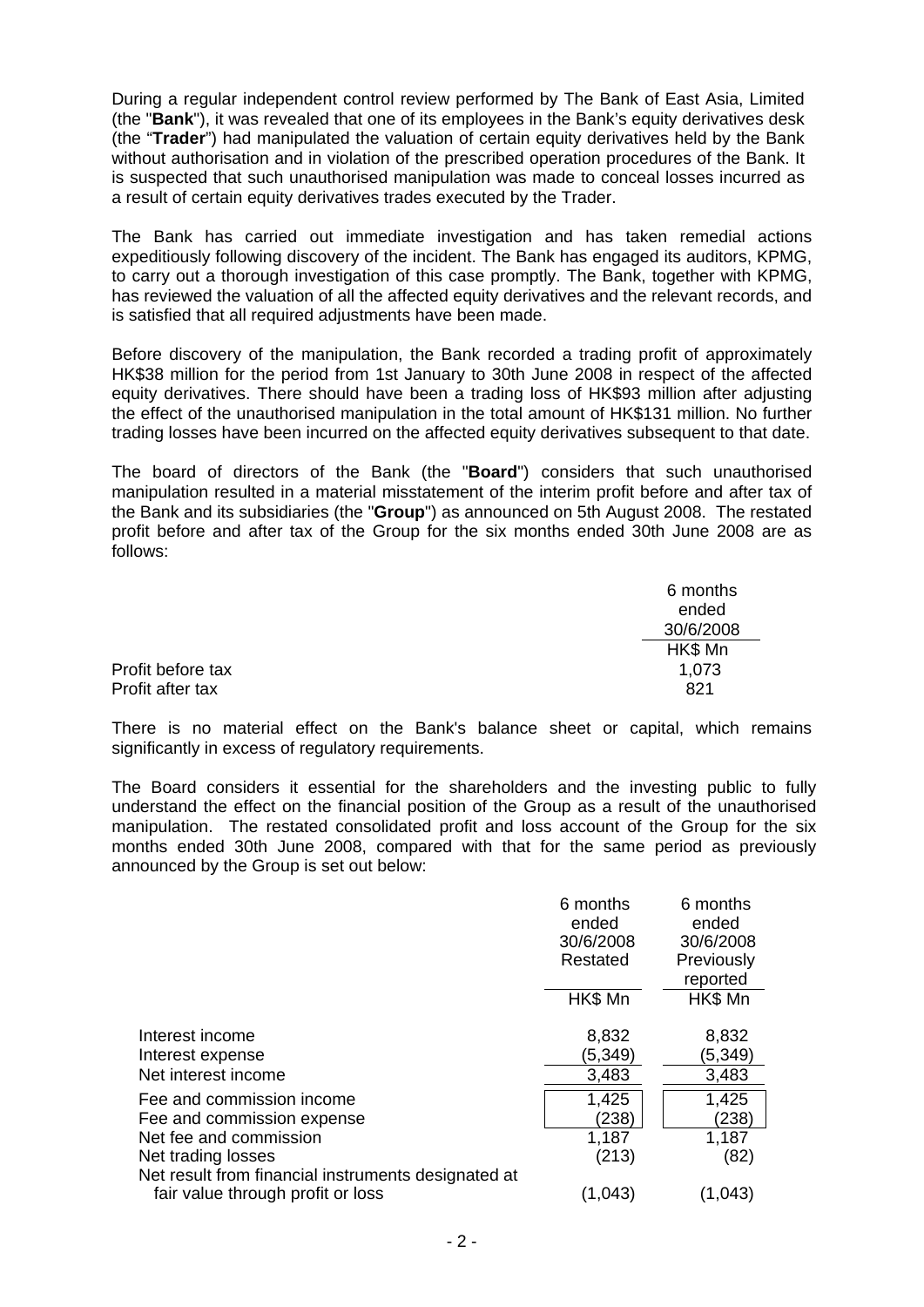| Other operating income                                    | 271     | 271     |
|-----------------------------------------------------------|---------|---------|
| Non-interest Income                                       | 202     | 333     |
| Operating income                                          | 3,685   | 3,816   |
| <b>Operating expenses</b>                                 | (2,764) | (2,764) |
| Operating profit before impairment losses                 | 921     | 1,052   |
| Impairment losses on loans and advances                   | (89)    | (89)    |
| Impairment losses on held-to-maturity investments         | (33)    | (33)    |
| Impairment losses on available-for-sale financial         |         |         |
| assets                                                    | (198)   | (198)   |
| Write back of impairment losses on bank premises          | 5       | 5       |
| <b>Impairment losses</b>                                  | (315)   | (315)   |
| Operating profit after impairment losses                  | 606     | 737     |
| Net profit on sale of available-for-sale financial assets | 185     | 185     |
| Net loss on sale of subsidiaries/associates               | (9)     | (9)     |
| Net loss on sale of fixed assets                          | (2)     | (2)     |
| Valuation gains on investment properties                  | 198     | 198     |
| Share of profits less losses of associates                | 95      | 95      |
| Profit for the period before taxation                     | 1,073   | 1,204   |
| Income tax                                                |         |         |
| <b>Current tax</b>                                        |         |         |
| - Hong Kong                                               | 18      | (4)     |
| - Overseas                                                | (235)   | (235)   |
| Deferred tax                                              | (35)    | (35)    |
| Profit for the period after taxation                      | 821     | 930     |
| Attributable to:                                          |         |         |
| Equity holders of the Group                               | 785     | 894     |
| Minority interests                                        | 36      | 36      |
| Profit after taxation                                     | 821     | 930     |
|                                                           |         |         |

As it is suspected that fraudulent act may have been involved, the Bank has reported the matter to the Commercial Crime Bureau. The Bank has suspended the Trader from his duties pending investigation.

The Bank considers this an isolated incident involving possible fraudulent conduct of one of its employees. The Bank has a sound and comprehensive internal review and control system which is regularly reviewed both internally and by external professional advisers for improvement. In view of this incident, the Bank has engaged KPMG to conduct a special review on its internal control system and procedures and advise on any existing deficiency, as well as ways to strengthen its internal control measures in relation to equity derivatives trading. The Bank will continue to strengthen its internal control to prevent the occurrence of similar incidents in the future.

This announcement is made pursuant to Rule 13.09 of the Rules Governing the Listing of the Securities on The Stock Exchange of Hong Kong Limited.

Trading in the shares of the Bank was suspended at the request of the Bank with effect from 2:30pm on 18th September 2008 pending the release of this announcement. Application has been made for the resumption of trading in the shares of the Bank from 9:30am on 19th September 2008.

For and on behalf of **The Bank of East Asia, Limited David LI Kwok-po**  *Chairman & Chief Executive*  Hong Kong, 18th September, 2008